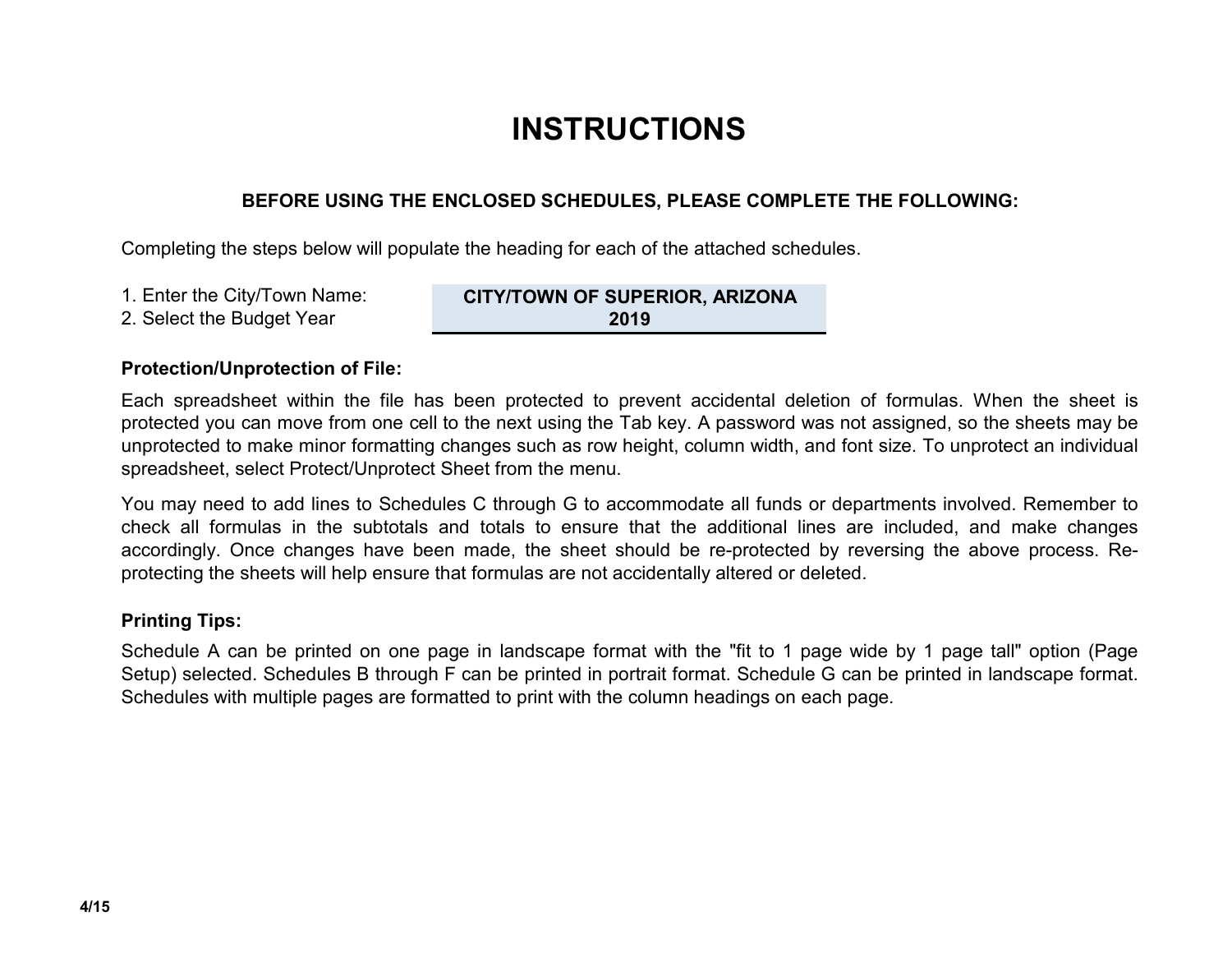## OFFICIAL BUDGET FORMS

# CITY/TOWN OF SUPERIOR, ARIZONA

Fiscal Year 2019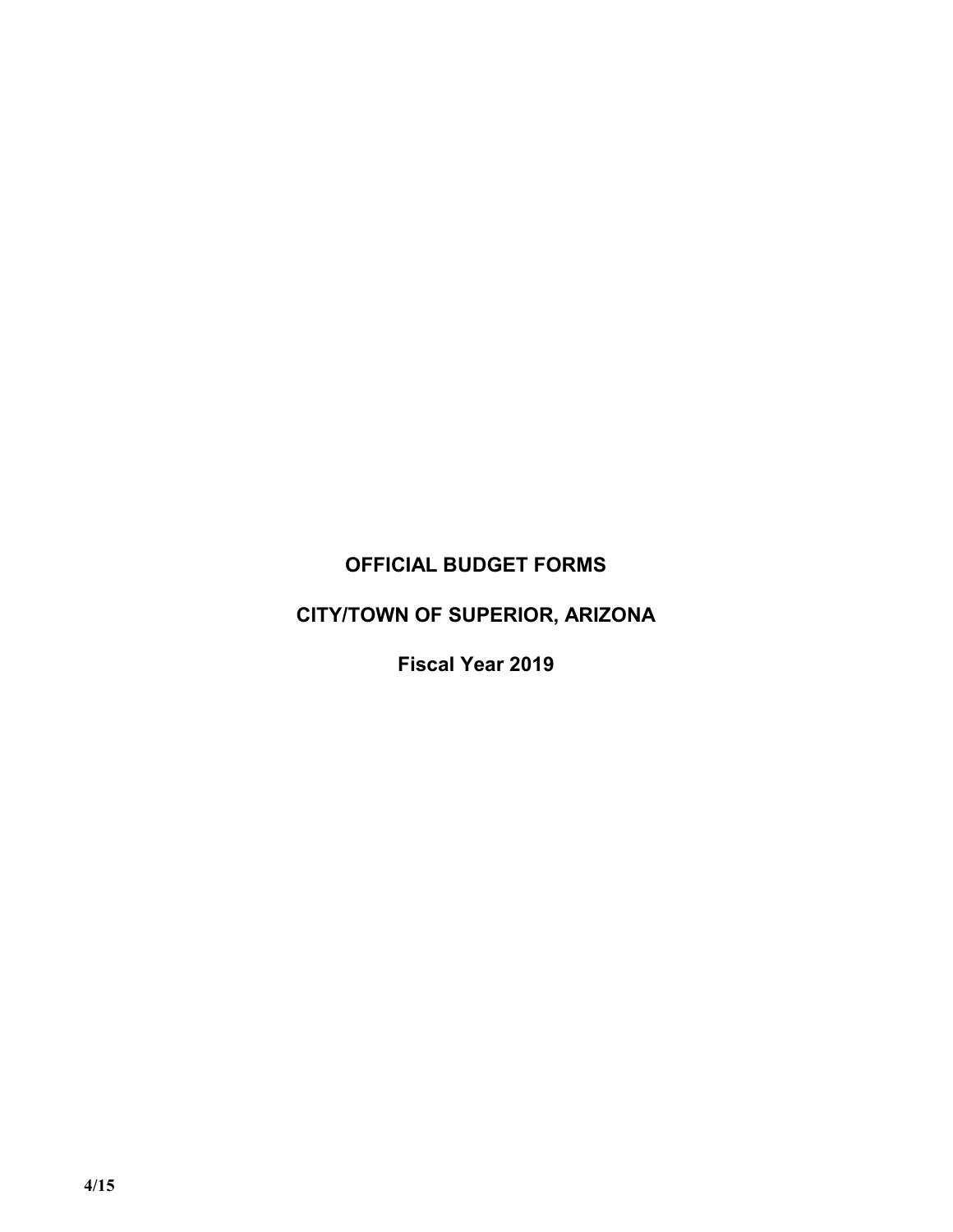### CITY/TOWN OF SUPERIOR, ARIZONA

### TABLE OF CONTENTS

### Fiscal Year 2019

Resolution for the Adoption of the Budget

- Schedule A—Summary Schedule of Estimated Revenues and Expenditures/Expenses
- Schedule B—Tax Levy and Tax Rate Information
- Schedule C—Revenues Other Than Property Taxes
- Schedule D—Other Financing Sources/<Uses> and Interfund Transfers
- Schedule E—Expenditures/Expenses by Fund
- Schedule F—Expenditures/Expenses by Department (as applicable)
- Schedule G—Full-Time Employees and Personnel Compensation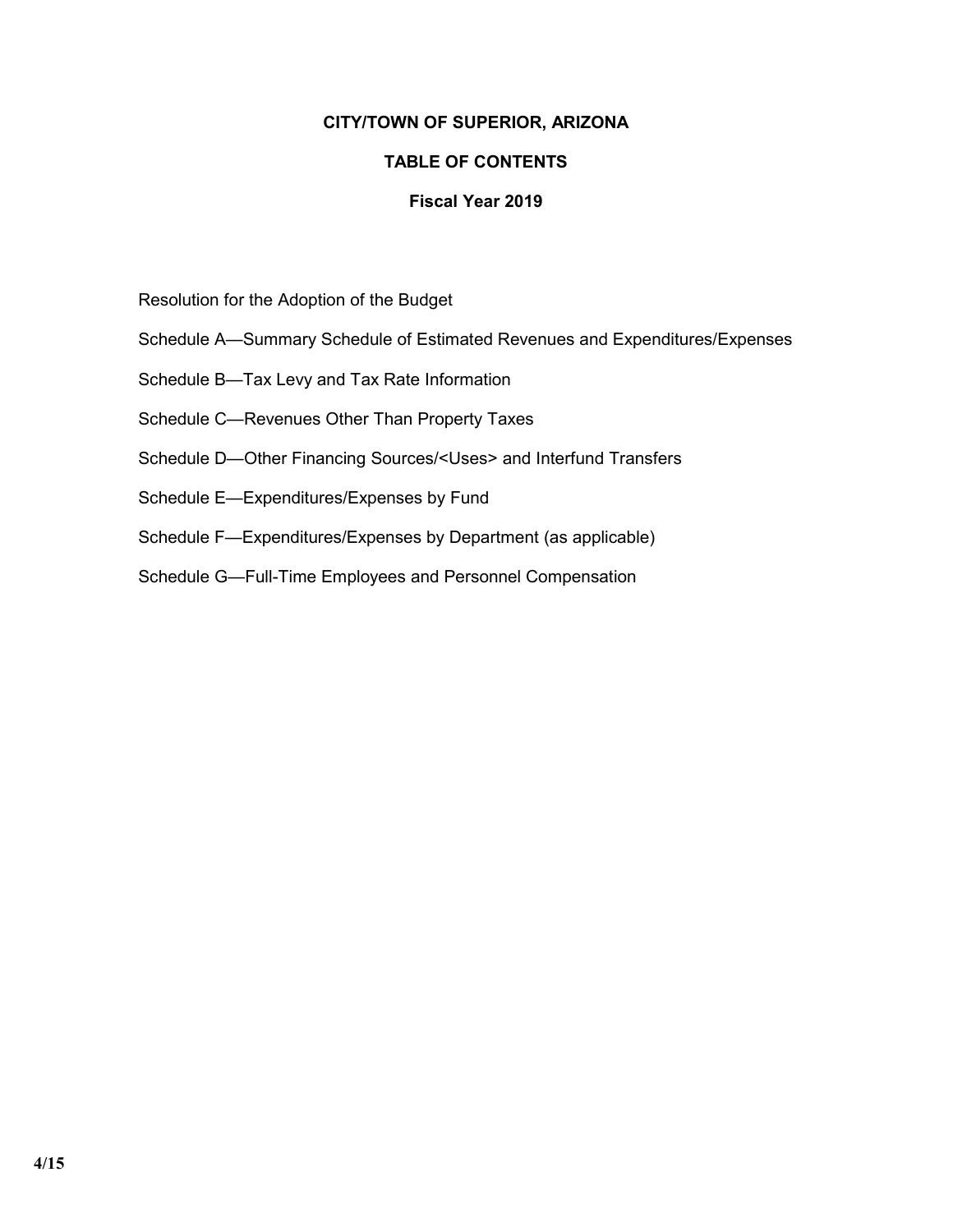#### CITY/TOWN OF SUPERIOR, ARIZONA

#### Resolution for the Adoption of the Budget

#### Fiscal Year 2019

WHEREAS, in accordance with the provisions of Title 42, Chapter 17, Articles 1-5, Arizona Revised Statutes (A.R.S.), the City/Town Council did, on \_\_\_\_\_\_\_, \_\_\_\_, make an estimate of the different amounts required to meet the public expenditures/expenses for the ensuing year, also an estimate of revenues from sources other than direct taxation, and the amount to be raised by taxation upon real and personal property of the City/Town of \_\_\_\_\_\_\_\_\_\_\_\_, and

WHEREAS, in accordance with said chapter of said title, and following due public notice, the Council met on \_\_\_\_\_\_, \_\_\_\_, at which meeting any taxpayer was privileged to appear and be heard in favor of or against any of the proposed expenditures/expenses or tax levies, and

WHEREAS, it appears that publication has been duly made as required by law, of said estimates together with a notice that the City/Town Council would meet on \_\_\_\_\_\_\_, \_\_\_\_\_, at the office of the Council for the purpose of hearing taxpayers and making tax levies as set forth in said estimates, and

WHEREAS, it appears that the sums to be raised by taxation, as specified therein, do not in the aggregate exceed that amount as computed in A.R.S. §42-17051(A), therefore be it

RESOLVED, that the said estimates of revenues and expenditures/expenses shown on the accompanying schedules, as now increased, reduced, or changed, are hereby adopted as the budget of the City/Town of **Example 20** for the fiscal year  $\qquad \qquad$ .

Passed by the \_\_\_\_\_\_\_\_\_\_\_\_\_\_\_\_\_City/Town Council, this \_\_\_\_\_ day of \_\_\_\_\_\_\_\_\_\_.

APPROVED:

\_\_\_\_\_\_\_\_\_\_\_\_\_\_\_\_\_\_\_\_\_\_\_\_\_\_\_\_\_\_\_\_\_\_\_\_\_\_\_\_\_\_\_\_ Mayor

ATTEST:

Clerk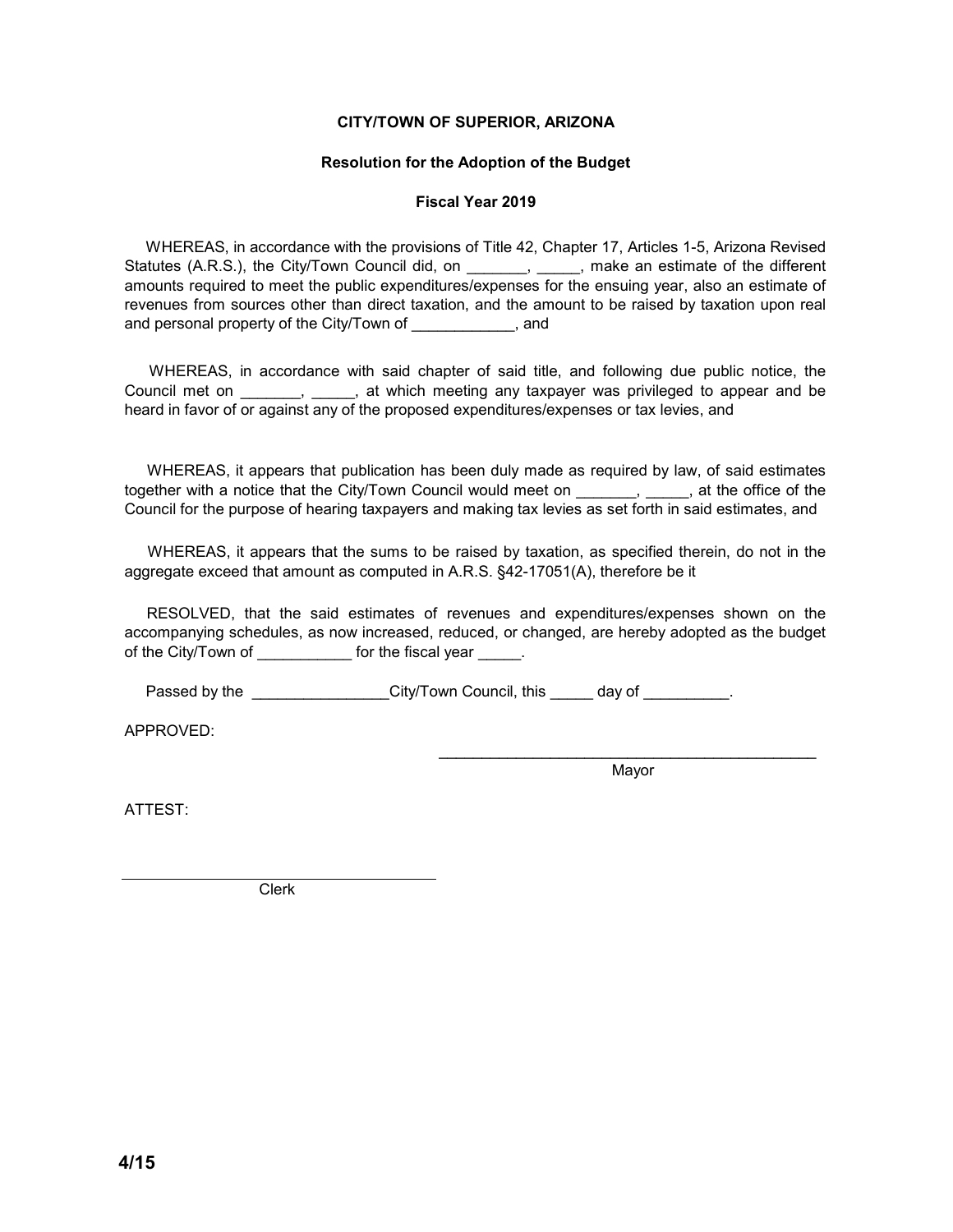#### CITY/TOWN OF SUPERIOR, ARIZONA Summary Schedule of Estimated Revenues and Expenditures/Expenses Fiscal Year 2019

|                       |                                                       | s  |                     |                                       |                          | <b>FUNDS</b>                           |                                |              |                                         |                        |
|-----------------------|-------------------------------------------------------|----|---------------------|---------------------------------------|--------------------------|----------------------------------------|--------------------------------|--------------|-----------------------------------------|------------------------|
| <b>Fiscal</b><br>Year |                                                       | c  | <b>General Fund</b> | <b>Special Revenue</b><br><b>Fund</b> | <b>Debt Service Fund</b> | <b>Capital Projects</b><br><b>Fund</b> | Permanent Fund Funds Available | Enterprise   | <b>Internal Service</b><br><b>Funds</b> | <b>Total All Funds</b> |
|                       | 2018 Adopted/Adjusted Budgeted Expenditures/Expenses* | Е. | 1,951,675           | 3,852,288                             | $\mathbf 0$              | $\mathbf 0$                            | 0                              | 964.266      | $\mathbf 0$                             | 6,768,229              |
|                       | 2018 Actual Expenditures/Expenses**                   | E. | 2,172,147           | 1,563,972                             | $\mathbf 0$              | 0                                      | 0                              | 847,005      | 0                                       | 4,583,124              |
|                       | 2019 Fund Balance/Net Position at July 1***           |    | (963, 570)          | 2,614,938                             |                          |                                        |                                | (157, 051)   |                                         | 1,494,317              |
|                       | 2019 Primary Property Tax Levy                        | B  | 596,439             |                                       |                          |                                        |                                |              |                                         | 596,439                |
|                       | 2019 Secondary Property Tax Levy                      | в  |                     |                                       |                          |                                        |                                |              |                                         | 0                      |
|                       | 2019 Estimated Revenues Other than Property Taxes     | С  | 1,929,166           | 3,519,728                             | 0                        | 0                                      | 0                              | 735,560      | $\mathbf 0$                             | 6,184,454              |
|                       | 2019 Other Financing Sources                          | D  | $\mathbf 0$         | 0                                     | 0                        | 0                                      | 0                              | 0            | 0                                       | 0                      |
|                       | 2019 Other Financing (Uses)                           | D  | $\Omega$            | $\mathbf{0}$                          | 0                        | $\mathbf 0$                            | 0                              | $\Omega$     | $\mathbf 0$                             | $\mathbf 0$            |
| 2019                  | <b>Interfund Transfers In</b>                         | D  | 0                   | 60,161                                | 0                        | 0                                      | 0                              | 297,067      | 0                                       | 357,228                |
|                       | 2019 Interfund Transfers (Out)                        | D  | 357,228             | $\mathbf 0$                           | $\mathbf 0$              | 0                                      | 0                              | $\mathbf{0}$ | 0                                       | 357,228                |
| 2019                  | <b>Reduction for Amounts Not Available:</b>           |    |                     |                                       |                          |                                        |                                |              |                                         |                        |
| LESS:                 | <b>Amounts for Future Debt Retirement:</b>            |    |                     |                                       |                          |                                        |                                |              |                                         | 0                      |
|                       |                                                       |    |                     |                                       |                          |                                        |                                |              |                                         | 0                      |
|                       |                                                       |    |                     |                                       |                          |                                        |                                |              |                                         | 0                      |
|                       |                                                       |    |                     |                                       |                          |                                        |                                |              |                                         | $\mathbf 0$            |
| 2019                  | <b>Total Financial Resources Available</b>            |    | 1,204,807           | 6,194,827                             | 0                        | $\mathbf 0$                            | 0                              | 875,576      | 0                                       | 8,275,210              |
|                       | 2019 Budgeted Expenditures/Expenses                   | Е  | 2,163,223           | 3,579,890                             | $\mathbf{0}$             | $\mathbf 0$                            | 0                              | 1,037,779    | 0                                       | 6,780,892              |

| <b>EXPENDITURE LIMITATION COMPARISON</b>                         |  | 2018      | 2019      |
|------------------------------------------------------------------|--|-----------|-----------|
| 1. Budgeted expenditures/expenses                                |  | 6.768.229 | 6,780,892 |
| 2. Add/subtract: estimated net reconciling items                 |  |           |           |
| 3. Budgeted expenditures/expenses adjusted for reconciling items |  | 6.768.229 | 6,780,892 |
| 4. Less: estimated exclusions                                    |  |           |           |
| 5. Amount subject to the expenditure limitation                  |  | 6.768.229 | 6,780,892 |
| 6. EEC expenditure limitation                                    |  |           |           |

 $\star$ Includes Expenditure/Expense Adjustments Approved in the current year from Schedule E.

\*\* Includes actual amounts as of the date the proposed budget was prepared, adjusted for estimated activity for the remainder of the fiscal year.

\*\*\* Amounts on this line represent Fund Balance/Net Position amounts except for amounts not in spendable form (e.g., prepaids and inventories) or legally or contractually required to be maintained intact (e.g., principal of a permanent fund).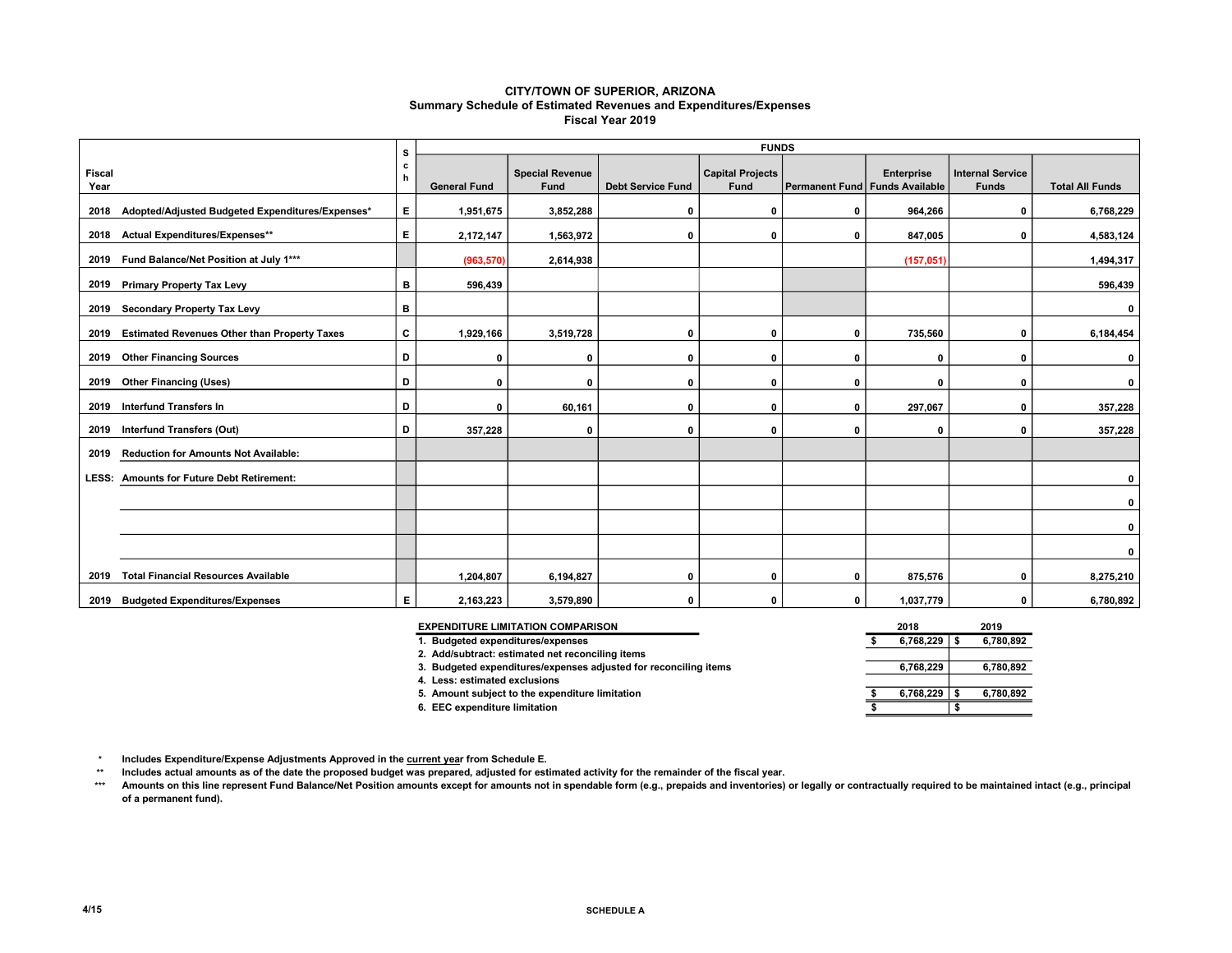### CITY/TOWN OF SUPERIOR, ARIZONA Tax Levy and Tax Rate Information Fiscal Year 2019

|                                                                                                                                                                                                                                                                                                                     |                | 2018                                    |          | 2019               |
|---------------------------------------------------------------------------------------------------------------------------------------------------------------------------------------------------------------------------------------------------------------------------------------------------------------------|----------------|-----------------------------------------|----------|--------------------|
| 1. Maximum allowable primary property tax levy.<br>A.R.S. §42-17051(A)                                                                                                                                                                                                                                              | \$             | 750,765                                 | \$       | 781,154            |
| 2. Amount received from primary property taxation in<br>the current year in excess of the sum of that year's<br>maximum allowable primary property tax levy.<br>A.R.S. §42-17102(A)(18)                                                                                                                             | \$             |                                         |          |                    |
| 3. Property tax levy amounts<br>A. Primary property taxes<br>B. Secondary property taxes<br>C. Total property tax levy amounts                                                                                                                                                                                      | \$             | 584,705<br>584,705                      | \$<br>\$ | 596,439<br>596,439 |
| 4. Property taxes collected*<br>A. Primary property taxes<br>(1) Current year's levy<br>(2) Prior years' levies<br>(3) Total primary property taxes<br>B. Secondary property taxes<br>(1) Current year's levy<br>(2) Prior years' levies<br>(3) Total secondary property taxes<br>C. Total property taxes collected | \$<br>\$<br>\$ | 502,122<br>35,000<br>537,122<br>537,122 |          |                    |
| 5. Property tax rates<br>A. City/Town tax rate<br>(1) Primary property tax rate<br>(2) Secondary property tax rate<br>(3) Total city/town tax rate                                                                                                                                                                  |                | 7.1315<br>7.1315                        |          | 6.9326<br>6.9326   |
| B. Special assessment district tax rates                                                                                                                                                                                                                                                                            |                |                                         |          |                    |

Secondary property tax rates - As of the date the proposed budget was prepared, the special assessment districts for which secondary property taxes are levied. For information pertaining to these special assessment districts and their tax rates, please contact the city/town. city/town was operating

\* Includes actual property taxes collected as of the date the proposed budget was prepared, plus estimated property tax collections for the remainder of the fiscal year.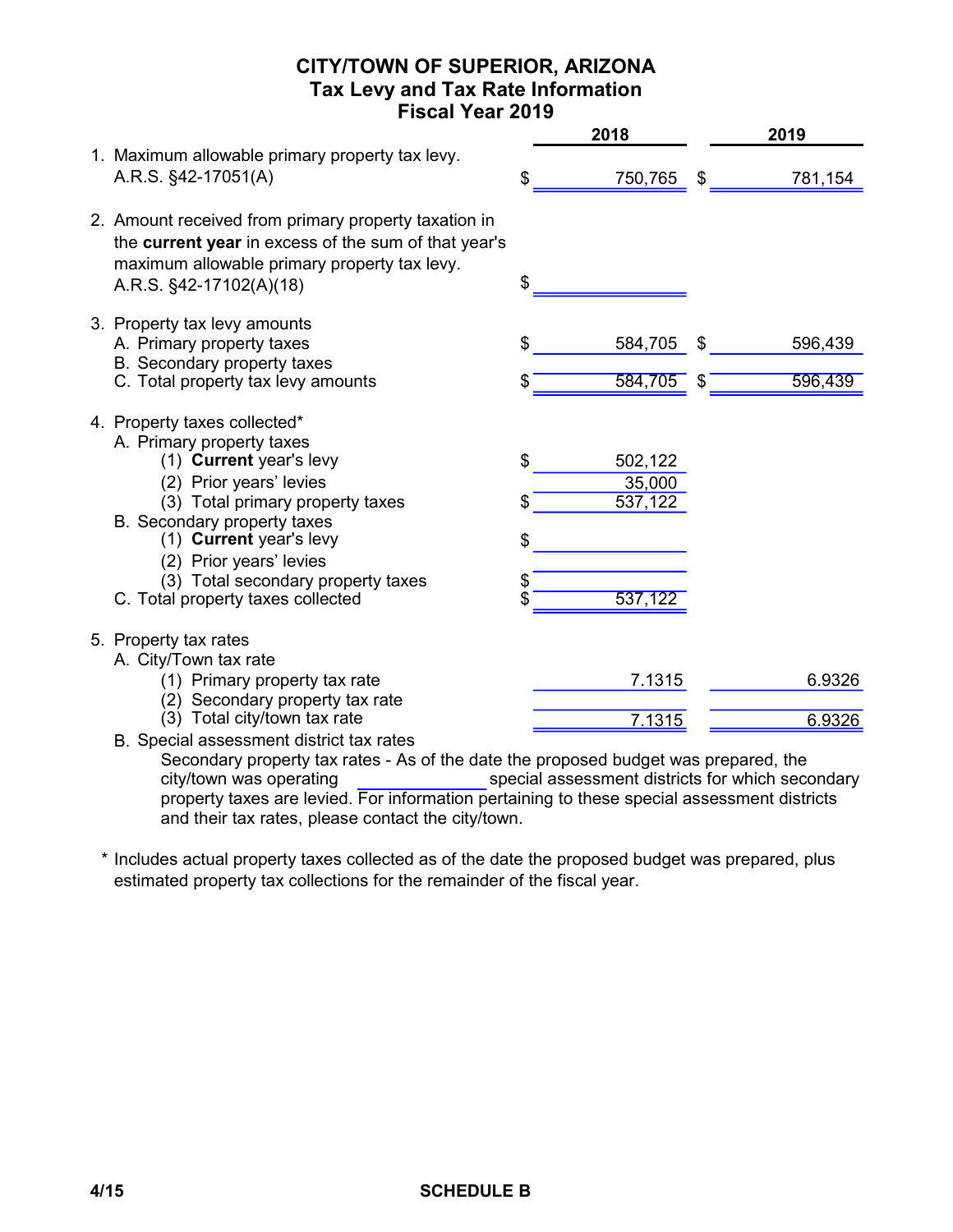|                                                     | <b>ESTIMATED</b><br><b>REVENUES</b><br>2018 |      | <b>ACTUAL</b><br><b>REVENUES*</b><br>2018 |      | <b>ESTIMATED</b><br><b>REVENUES</b> |
|-----------------------------------------------------|---------------------------------------------|------|-------------------------------------------|------|-------------------------------------|
| <b>SOURCE OF REVENUES</b><br><b>GENERAL FUND</b>    |                                             |      |                                           |      | 2019                                |
| <b>Local taxes</b>                                  |                                             |      |                                           |      |                                     |
| TOWN SALES TAX                                      | \$<br>715,000 \$                            |      | 785,533 \$                                |      | 750,000                             |
| <b>UTILITY FRANCHISES</b>                           | 120,000                                     |      | 105,513                                   |      | 118,000                             |
|                                                     |                                             |      |                                           |      |                                     |
| <b>Licenses and permits</b>                         |                                             |      |                                           |      |                                     |
| <b>ZONING FEES</b>                                  | 2,400                                       |      | 10,664                                    |      | 10,000                              |
| <b>BUSINESS LICENSES</b>                            | 8,000                                       |      | 4,853                                     |      | 7,000                               |
| Intergovernmental                                   |                                             |      |                                           |      |                                     |
| STATE SALES TAX                                     | 279,728                                     |      | 241,830                                   |      | 297,648                             |
| <b>URBAN REVENUE SHARING</b>                        | 369,381                                     |      | 371,455                                   |      | 368,160                             |
| <b>VLT</b>                                          | 162,767                                     |      | 167,284                                   |      | 184,853                             |
| <b>SENIOR CENTER</b>                                | 65,793                                      |      | 70,557                                    |      | 87,410                              |
| <b>Charges for services</b><br>REC/POOL/OFFICE FEES | 4,000                                       |      | 1,619                                     |      | 2,000                               |
| <b>FIRE SUPRESSION</b>                              | 5,000                                       |      | 14,677                                    |      | 10,000                              |
| <b>CEMETERY</b>                                     | 25,000                                      |      | 22,047                                    |      | 25,000                              |
| <b>Fines and forfeits</b>                           |                                             |      |                                           |      |                                     |
| POLICE SERVICES                                     | 20,000                                      |      | 9,182                                     |      | 10,000                              |
| <b>TRAFFIC FINES</b>                                | 9,000                                       |      | 17,228                                    |      | 14,000                              |
| <b>LIBRARY FINES</b>                                | 4,000                                       |      | 1,650                                     |      | 2,000                               |
| Interest on investments                             |                                             |      |                                           |      |                                     |
|                                                     |                                             |      |                                           |      |                                     |
| In-lieu property taxes                              |                                             |      |                                           |      |                                     |
|                                                     |                                             |      |                                           |      |                                     |
| <b>Contributions</b>                                |                                             |      |                                           |      |                                     |
|                                                     |                                             |      |                                           |      |                                     |
| <b>Miscellaneous</b>                                |                                             |      |                                           |      |                                     |
| <b>RENTAL INCOME</b>                                | 30,000                                      |      | 11,364                                    |      | 11,000                              |
| <b>OTHER INCOME</b><br><b>AMRRP DIVIDEND</b>        | 11,167                                      |      | 29,014                                    |      | 5,000<br>27,095                     |
| Total General Fund \$                               | 1,831,236                                   | - \$ | 1,864,470                                 | - \$ | 1,929,166                           |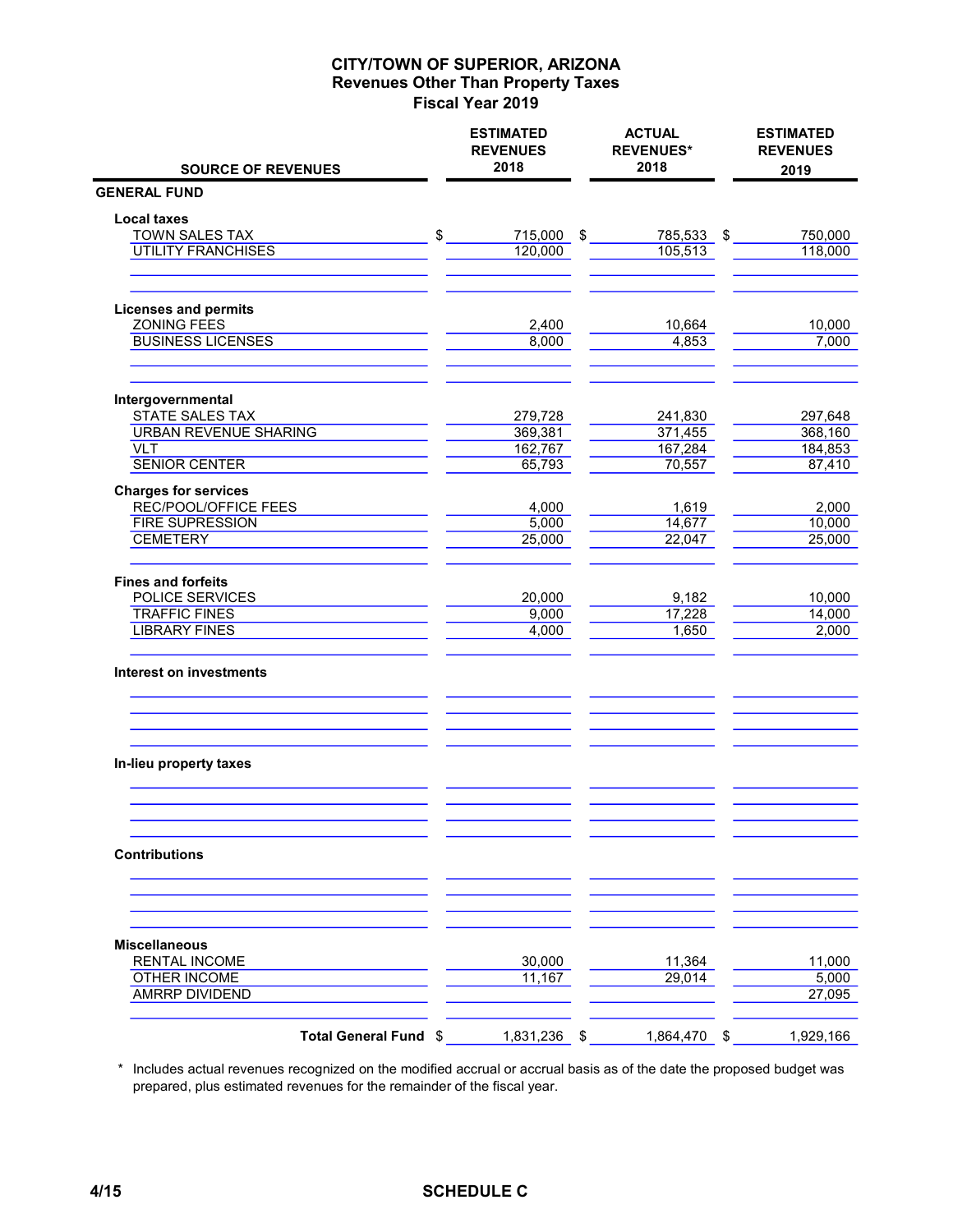| <b>SOURCE OF REVENUES</b>                                   |               | <b>ESTIMATED</b><br><b>REVENUES</b><br>2018 |               | <b>ACTUAL</b><br><b>REVENUES*</b><br>2018 |               | <b>ESTIMATED</b><br><b>REVENUES</b><br>2019 |
|-------------------------------------------------------------|---------------|---------------------------------------------|---------------|-------------------------------------------|---------------|---------------------------------------------|
| <b>SPECIAL REVENUE FUNDS</b>                                |               |                                             |               |                                           |               |                                             |
|                                                             |               |                                             |               |                                           |               |                                             |
| <b>HURF</b>                                                 | \$            | 220,326 \$                                  |               | 226,905 \$                                |               | 220,132                                     |
| <b>HURF ONE-TIME FUNDING</b>                                |               |                                             |               |                                           |               | 187,885                                     |
| <b>PINAL COUNTY EXCISE</b><br>PINAL REGIONAL TRANSPORTATION |               | 356,962                                     |               |                                           |               | 115,771<br>300,000                          |
|                                                             | \$            | $577,288$ \$                                |               | $226,905$ \$                              |               | 823,788                                     |
| <b>EMERGENCY SERVICES</b>                                   | \$            | 525,000                                     | $\sqrt[6]{3}$ | 522,000 \$                                |               | 200,000                                     |
| <b>RCM YOUTH PROGRAM</b>                                    |               |                                             |               |                                           |               | 7,500                                       |
| <b>GRANTS</b>                                               |               | 2,500,000                                   |               | 155,938                                   |               | 2,488,440                                   |
|                                                             | \$            | $3,025,000$ \$                              |               | $677,938$ \$                              |               | 2,695,940                                   |
|                                                             |               | $\sim$                                      |               | $\mathfrak{S}$                            |               | $\sim$                                      |
|                                                             |               |                                             |               |                                           |               |                                             |
|                                                             | \$            |                                             | $\mathbb S$   |                                           | \$            |                                             |
|                                                             |               |                                             |               |                                           |               |                                             |
|                                                             | $\frac{1}{2}$ |                                             |               | $\frac{1}{\sqrt{2}}$                      |               | $\frac{1}{2}$                               |
|                                                             | \$            |                                             | \$            |                                           | \$            |                                             |
|                                                             |               |                                             |               |                                           |               |                                             |
|                                                             | \$            |                                             | $\frac{1}{2}$ |                                           | $\frac{1}{2}$ |                                             |
|                                                             | \$            |                                             | \$            |                                           | \$            |                                             |
|                                                             |               |                                             |               |                                           |               |                                             |
|                                                             | $\frac{1}{2}$ |                                             | $\frac{1}{2}$ |                                           | \$            |                                             |
|                                                             | \$            |                                             | \$            |                                           | \$            |                                             |
|                                                             |               |                                             |               |                                           |               |                                             |
|                                                             | \$            |                                             |               | $\sim$                                    |               | $\frac{1}{2}$                               |
|                                                             |               |                                             |               |                                           |               |                                             |
|                                                             | \$            |                                             | \$            |                                           | \$            |                                             |
|                                                             |               | $\frac{1}{2}$                               | \$            |                                           |               | $\sim$                                      |
|                                                             |               |                                             |               |                                           |               |                                             |
|                                                             | \$            |                                             | \$            | 904,843 \$                                | \$            |                                             |
| Total Special Revenue Funds \$                              |               | 3,602,288 \$                                |               |                                           |               | 3,519,728                                   |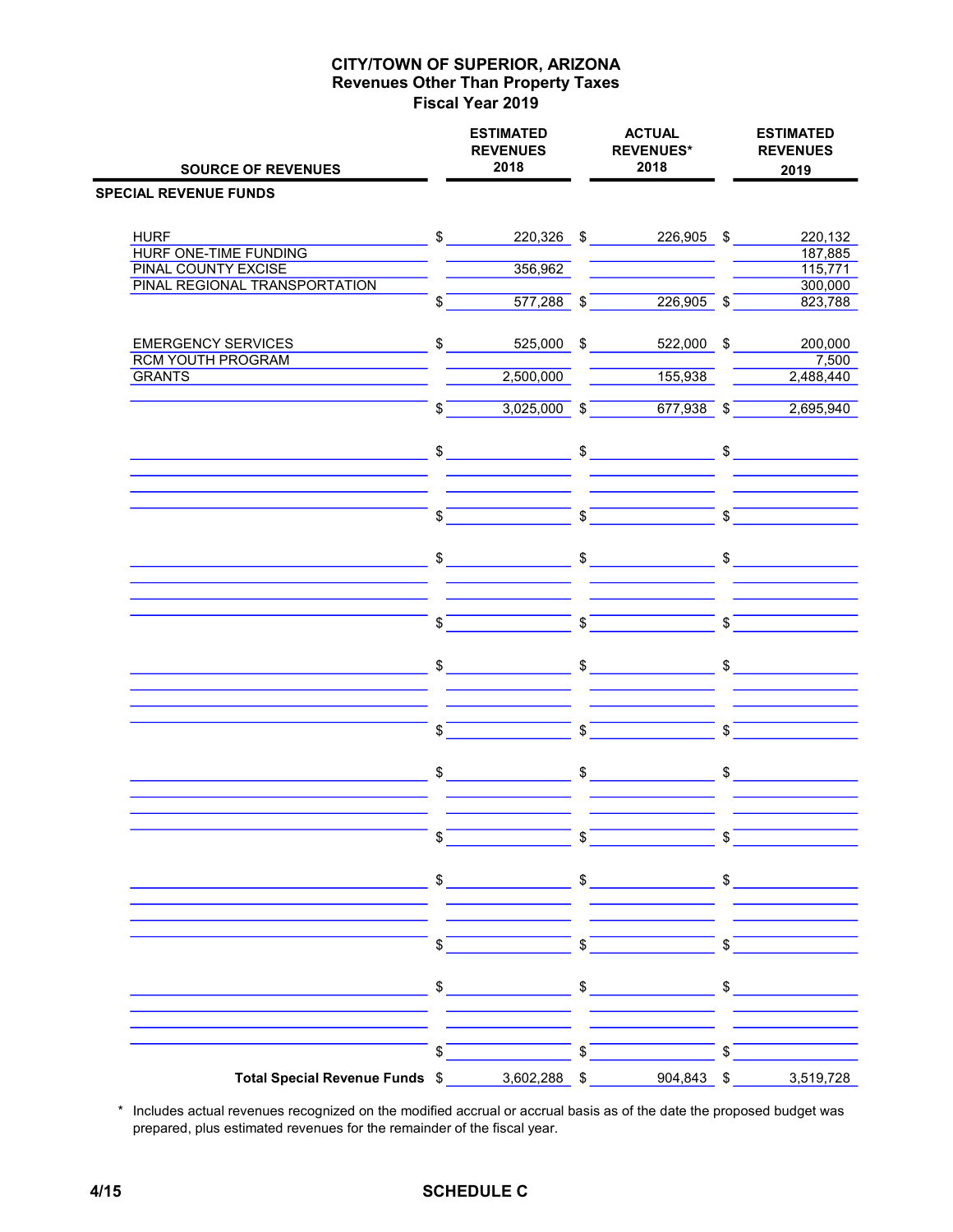| <b>SOURCE OF REVENUES</b>                                                                                             |               | <b>ESTIMATED</b><br><b>REVENUES</b><br>2018 | <b>ACTUAL</b><br><b>REVENUES*</b><br>2018 | <b>ESTIMATED</b><br><b>REVENUES</b><br>2019 |
|-----------------------------------------------------------------------------------------------------------------------|---------------|---------------------------------------------|-------------------------------------------|---------------------------------------------|
| <b>DEBT SERVICE FUNDS</b>                                                                                             |               |                                             |                                           |                                             |
|                                                                                                                       |               |                                             | $\sim$ $\sim$ $\sim$ $\sim$ $\sim$        |                                             |
|                                                                                                                       |               | $\qquad \qquad \$$                          |                                           |                                             |
|                                                                                                                       |               |                                             |                                           |                                             |
|                                                                                                                       | \$            | $\mathbb{S}$                                |                                           | \$                                          |
|                                                                                                                       |               | \$                                          |                                           | \$                                          |
|                                                                                                                       | \$            |                                             |                                           |                                             |
|                                                                                                                       |               |                                             |                                           |                                             |
|                                                                                                                       | \$            | $\sqrt[6]{\frac{1}{2}}$                     |                                           | $\sqrt{s}$                                  |
|                                                                                                                       | $\frac{1}{2}$ | $\frac{1}{2}$                               |                                           | $\mathfrak s$                               |
|                                                                                                                       |               |                                             |                                           |                                             |
|                                                                                                                       |               |                                             |                                           |                                             |
|                                                                                                                       | \$            | $\mathfrak s$                               |                                           | $\mathsf{s}$                                |
|                                                                                                                       |               | $\sim$                                      | $\sim$                                    | $\sim$                                      |
|                                                                                                                       |               |                                             |                                           |                                             |
|                                                                                                                       |               |                                             |                                           |                                             |
|                                                                                                                       | \$            | $\sqrt[6]{\frac{1}{2}}$                     |                                           | \$                                          |
| Total Debt Service Funds \$ \$                                                                                        |               |                                             |                                           | $\mathfrak{S}$                              |
| <b>CAPITAL PROJECTS FUNDS</b>                                                                                         |               |                                             |                                           |                                             |
| <u> 1980 - Johann Barn, mars eta industrial eta industrial eta industrial eta industrial eta industrial eta indus</u> |               | $\frac{1}{2}$                               |                                           |                                             |
|                                                                                                                       |               |                                             |                                           |                                             |
|                                                                                                                       | \$            | \$                                          |                                           | \$                                          |
|                                                                                                                       |               |                                             |                                           |                                             |
|                                                                                                                       | $\sim$        |                                             | $\frac{1}{2}$                             | $\frac{1}{2}$                               |
|                                                                                                                       |               |                                             |                                           |                                             |
|                                                                                                                       | \$            | $\mathsf{s}$                                |                                           | $\mathsf{s}$                                |
|                                                                                                                       |               |                                             |                                           |                                             |
|                                                                                                                       | $\frac{1}{2}$ |                                             | $\sim$                                    | $\frac{1}{2}$                               |
|                                                                                                                       |               |                                             |                                           |                                             |
|                                                                                                                       | \$            | $\mathsf{\$}$                               |                                           | $\sqrt{s}$                                  |
|                                                                                                                       | \$            |                                             |                                           |                                             |
|                                                                                                                       |               | \$                                          |                                           | \$                                          |
|                                                                                                                       |               |                                             |                                           |                                             |
|                                                                                                                       | \$            | $\mathbb{S}$                                |                                           | \$                                          |
| Total Capital Projects Funds \$                                                                                       |               | \$                                          |                                           | \$                                          |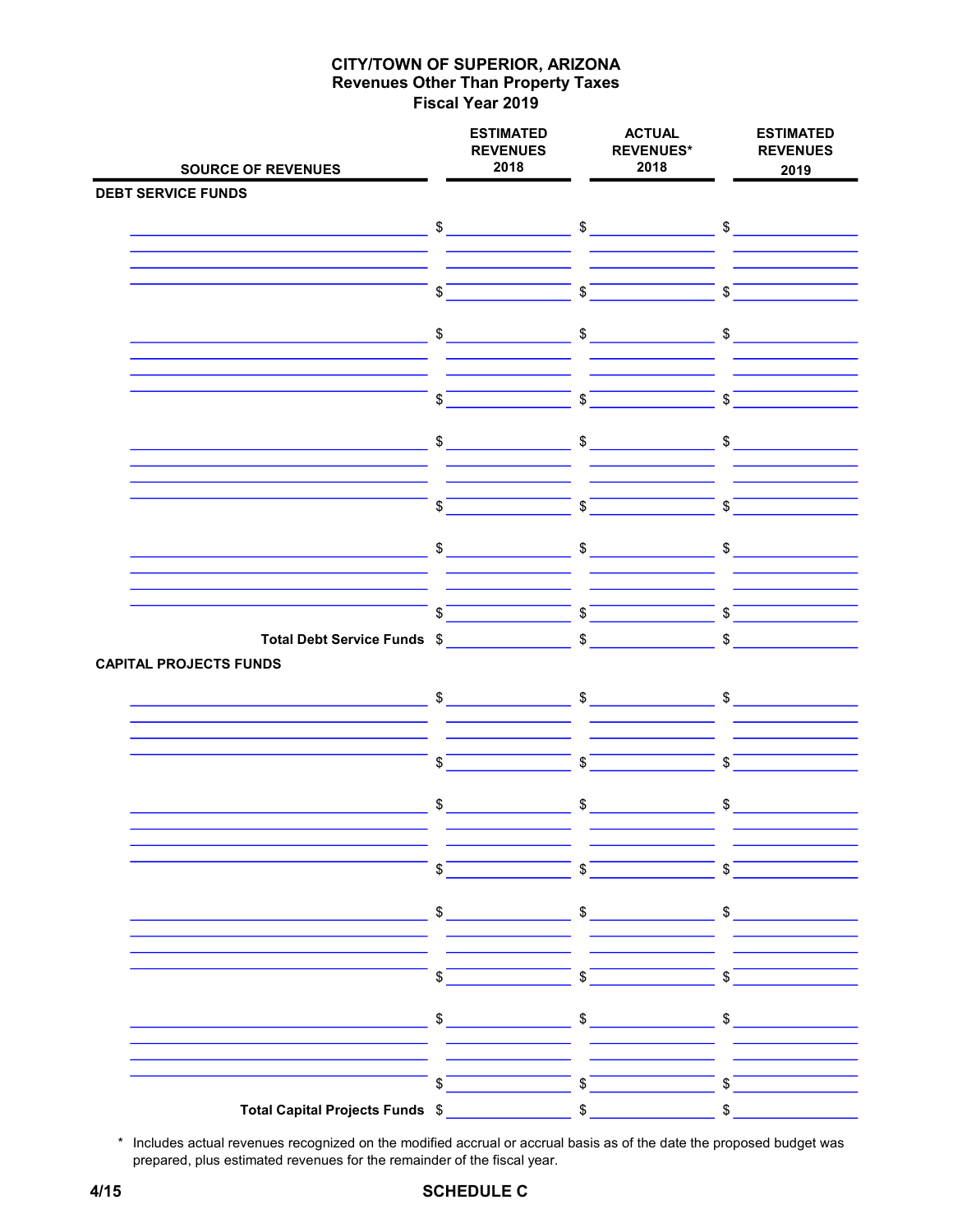| <b>SOURCE OF REVENUES</b>                                    |               | <b>ESTIMATED</b><br><b>REVENUES</b><br>2018 |                          | <b>ACTUAL</b><br><b>REVENUES*</b><br>2018 |                | <b>ESTIMATED</b><br><b>REVENUES</b><br>2019 |
|--------------------------------------------------------------|---------------|---------------------------------------------|--------------------------|-------------------------------------------|----------------|---------------------------------------------|
| <b>PERMANENT FUNDS</b>                                       |               |                                             |                          |                                           |                |                                             |
|                                                              |               |                                             |                          |                                           |                |                                             |
|                                                              |               |                                             |                          |                                           |                |                                             |
|                                                              |               |                                             |                          |                                           |                |                                             |
|                                                              | \$            |                                             | \$                       |                                           | \$             |                                             |
|                                                              |               | $\frac{1}{2}$                               |                          | $\sim$                                    |                | $\sim$                                      |
|                                                              |               |                                             |                          |                                           |                |                                             |
|                                                              | \$            |                                             | $\mathbb S$              |                                           | \$             |                                             |
| <u> 1980 - Johann Barnett, fransk politik (d. 1980)</u>      |               | $\frac{1}{2}$                               |                          | $\frac{1}{\sqrt{2}}$                      |                | $\frac{1}{2}$                               |
|                                                              | \$            |                                             | $\overline{\text{S}}$    |                                           | $\sqrt[6]{\ }$ |                                             |
|                                                              |               | $$$ $-$                                     | $\frac{1}{2}$            |                                           | $\mathsf{\$}$  |                                             |
|                                                              |               |                                             |                          |                                           |                |                                             |
|                                                              | \$            |                                             | $\overline{\mathcal{S}}$ |                                           | $\mathsf{\$}$  |                                             |
| Total Permanent Funds \$<br><b>ENTERPRISE FUNDS</b>          |               |                                             |                          | $\frac{1}{\sqrt{2}}$                      | $\frac{1}{2}$  |                                             |
| <b>SEWER</b><br><u> 1989 - Johann Barn, fransk politik (</u> | $\mathfrak s$ | 400,000 \$                                  |                          | 297,457 \$                                |                | 380,000                                     |
| <b>REFUSE</b>                                                |               | 10,000                                      |                          | 4,807                                     |                | 4,000                                       |
|                                                              | \$            | $410,000$ \$                                |                          | $302,264$ \$                              |                | 384,000                                     |
| <b>AMBULANCE</b>                                             |               | $\frac{1}{\sqrt{2}}$<br>340,000 \$          |                          | 331,011 \$                                |                | 351,560                                     |
|                                                              | \$            |                                             |                          | $340,000$ \$ $331,011$ \$                 |                | 351,560                                     |
|                                                              |               | $\sim$                                      |                          | $\sim$                                    |                | $\sim$                                      |
|                                                              | \$            |                                             | $\mathsf{s}$             |                                           | \$             |                                             |
|                                                              | \$            |                                             | \$                       |                                           | \$             |                                             |
|                                                              | \$            |                                             | $\mathbb S$              |                                           | \$             |                                             |
| Total Enterprise Funds \$                                    |               | 750,000 \$                                  |                          | 633,275 \$                                |                | 735,560                                     |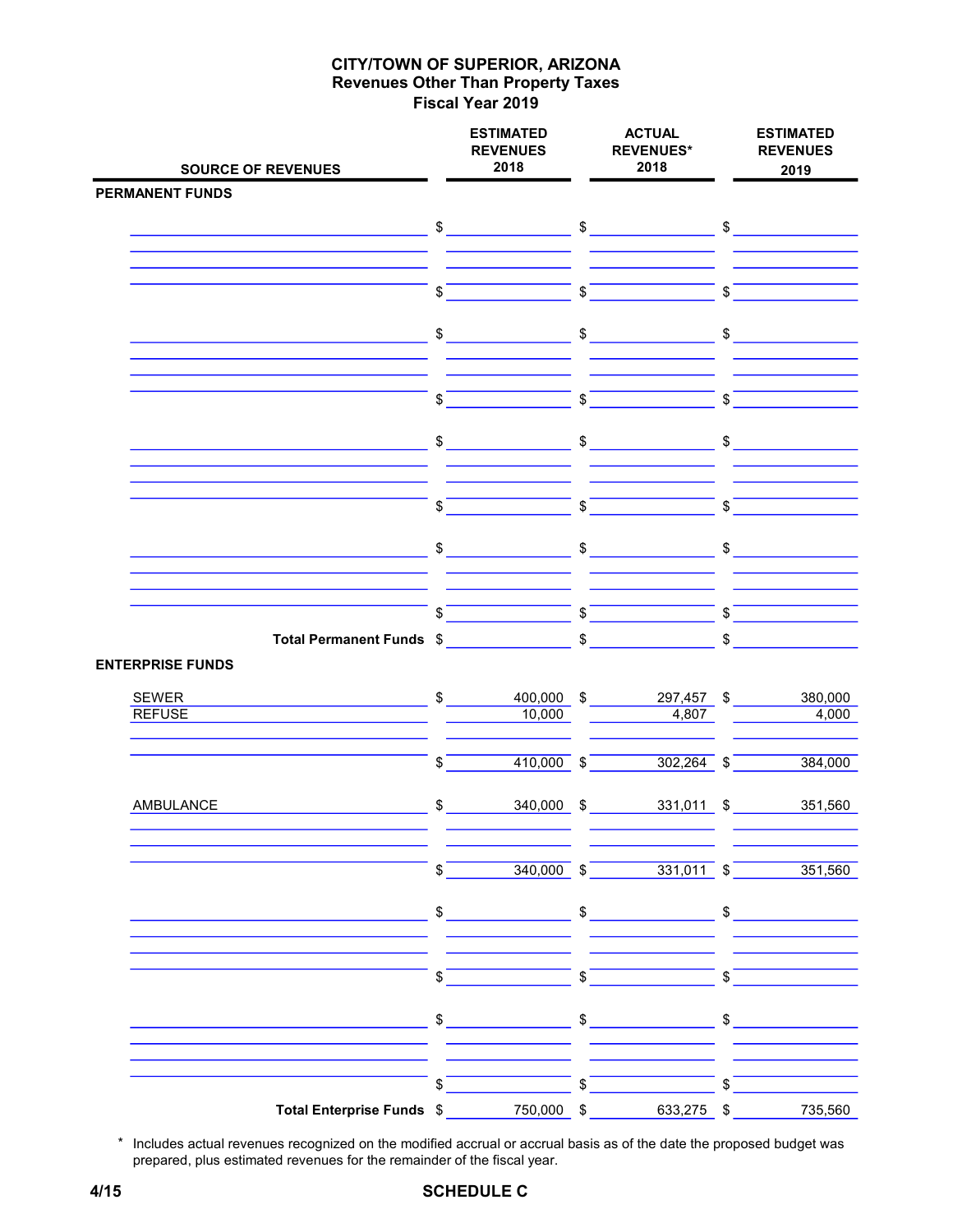| <b>SOURCE OF REVENUES</b>                              |               | <b>ESTIMATED</b><br><b>REVENUES</b><br>2018                                                                                                                                                                                                                                                                                                         |             | <b>ACTUAL</b><br><b>REVENUES*</b><br>2018 | <b>ESTIMATED</b><br><b>REVENUES</b><br>2019 |
|--------------------------------------------------------|---------------|-----------------------------------------------------------------------------------------------------------------------------------------------------------------------------------------------------------------------------------------------------------------------------------------------------------------------------------------------------|-------------|-------------------------------------------|---------------------------------------------|
| <b>INTERNAL SERVICE FUNDS</b>                          |               |                                                                                                                                                                                                                                                                                                                                                     |             |                                           |                                             |
|                                                        |               | $\begin{picture}(20,10) \put(0,0){\line(1,0){10}} \put(15,0){\line(1,0){10}} \put(15,0){\line(1,0){10}} \put(15,0){\line(1,0){10}} \put(15,0){\line(1,0){10}} \put(15,0){\line(1,0){10}} \put(15,0){\line(1,0){10}} \put(15,0){\line(1,0){10}} \put(15,0){\line(1,0){10}} \put(15,0){\line(1,0){10}} \put(15,0){\line(1,0){10}} \put(15,0){\line(1$ |             | $\mathfrak{S}$                            | $\mathfrak{S}$                              |
|                                                        | \$            |                                                                                                                                                                                                                                                                                                                                                     | \$          |                                           | \$                                          |
|                                                        | \$            |                                                                                                                                                                                                                                                                                                                                                     | \$          |                                           | \$                                          |
|                                                        | \$            |                                                                                                                                                                                                                                                                                                                                                     | \$          |                                           | \$                                          |
|                                                        | \$            |                                                                                                                                                                                                                                                                                                                                                     | \$          |                                           | \$                                          |
|                                                        | \$            |                                                                                                                                                                                                                                                                                                                                                     | \$          |                                           | \$                                          |
|                                                        | $\frac{1}{2}$ |                                                                                                                                                                                                                                                                                                                                                     | \$          |                                           | $\frac{1}{2}$                               |
|                                                        |               |                                                                                                                                                                                                                                                                                                                                                     |             |                                           |                                             |
|                                                        | \$            |                                                                                                                                                                                                                                                                                                                                                     | $\mathbb S$ |                                           | \$                                          |
| Total Internal Service Funds \$                        |               |                                                                                                                                                                                                                                                                                                                                                     |             |                                           | \$                                          |
| <b>TOTAL ALL FUNDS</b> $$$ 6,183,524 $$$ 3,402,588 $$$ |               |                                                                                                                                                                                                                                                                                                                                                     |             |                                           | 6,184,454                                   |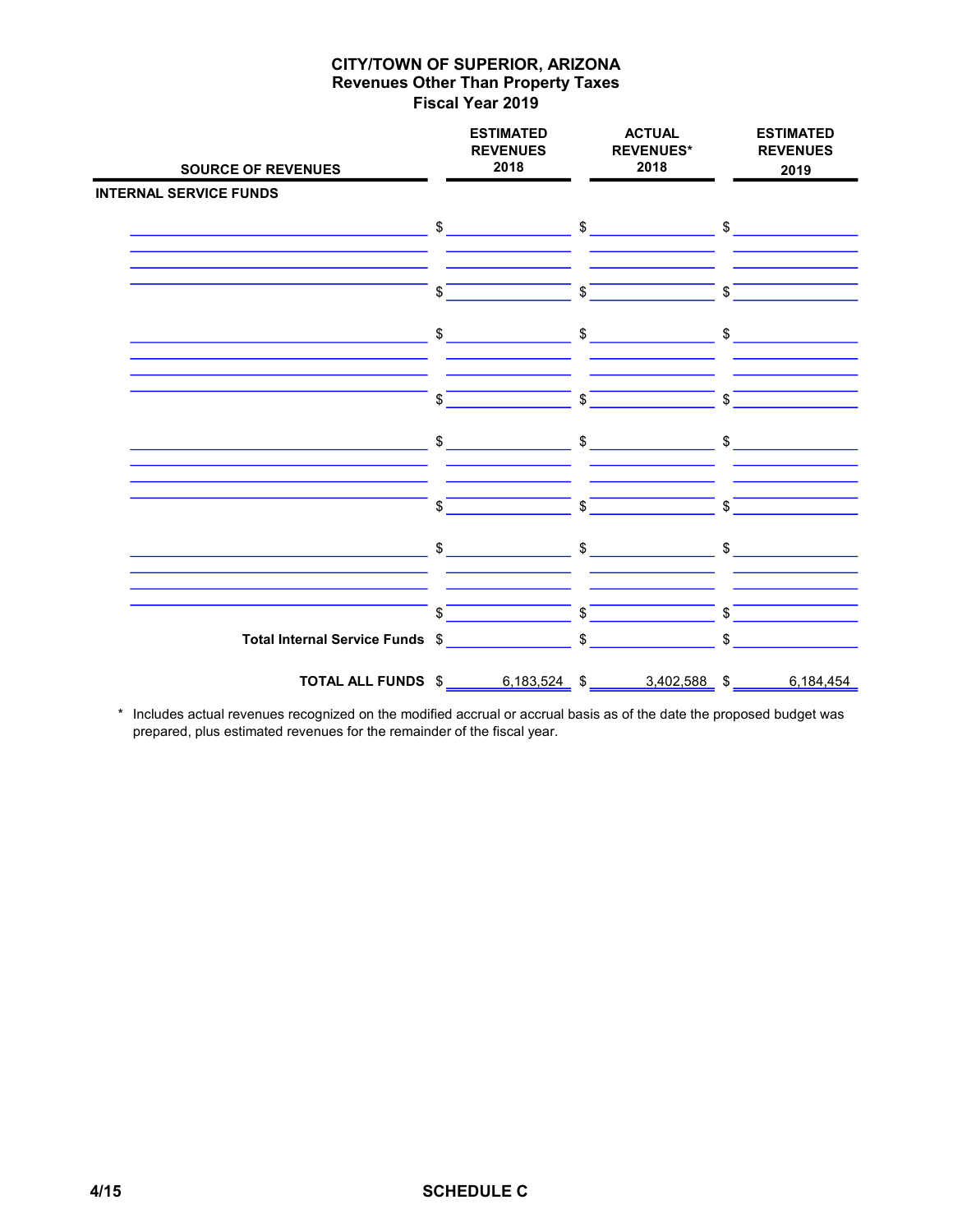### CITY/TOWN OF SUPERIOR, ARIZONA Other Financing Sources/<Uses> and Interfund Transfers Fiscal Year 2019

|                                                                                                                                                                                                                                                                                                                |               | <b>OTHER FINANCING</b>                                                                                                                                                                                                                                                                                                                                                                                                           | 2019          |               |                | <b>INTERFUND TRANSFERS</b><br>2019 |                                      |              |  |  |
|----------------------------------------------------------------------------------------------------------------------------------------------------------------------------------------------------------------------------------------------------------------------------------------------------------------|---------------|----------------------------------------------------------------------------------------------------------------------------------------------------------------------------------------------------------------------------------------------------------------------------------------------------------------------------------------------------------------------------------------------------------------------------------|---------------|---------------|----------------|------------------------------------|--------------------------------------|--------------|--|--|
| <b>FUND</b>                                                                                                                                                                                                                                                                                                    |               | SOURCES <uses></uses>                                                                                                                                                                                                                                                                                                                                                                                                            |               |               |                | $\mathbf{N}$                       |                                      | $<$ OUT>     |  |  |
| <b>GENERAL FUND</b>                                                                                                                                                                                                                                                                                            |               |                                                                                                                                                                                                                                                                                                                                                                                                                                  |               |               |                |                                    |                                      |              |  |  |
| TO ENTERPRISE FUNDS                                                                                                                                                                                                                                                                                            |               | $\sim$                                                                                                                                                                                                                                                                                                                                                                                                                           |               | $\sim$        |                | $\frac{1}{2}$                      | \$                                   | 297,067      |  |  |
| TO HURF/EXCISE TAX FUND                                                                                                                                                                                                                                                                                        |               |                                                                                                                                                                                                                                                                                                                                                                                                                                  |               |               |                |                                    |                                      | 60,161       |  |  |
| Total General Fund \$                                                                                                                                                                                                                                                                                          |               |                                                                                                                                                                                                                                                                                                                                                                                                                                  |               | $\frac{1}{2}$ | $\sqrt[3]{ }$  |                                    | $\overline{\text{S}}$                | 357,228      |  |  |
| <b>SPECIAL REVENUE FUNDS</b><br><b>HURF/EXCISE TAX FUND</b>                                                                                                                                                                                                                                                    | $\frac{1}{2}$ |                                                                                                                                                                                                                                                                                                                                                                                                                                  |               | $\frac{1}{2}$ |                | $\frac{1}{2}$<br>$60,161$ \$       |                                      |              |  |  |
|                                                                                                                                                                                                                                                                                                                |               |                                                                                                                                                                                                                                                                                                                                                                                                                                  |               |               | $\sqrt{s}$     | 60,161                             | $\mathbb{S}$                         |              |  |  |
| <b>DEBT SERVICE FUNDS</b>                                                                                                                                                                                                                                                                                      |               | $\frac{1}{\sqrt{2}}$                                                                                                                                                                                                                                                                                                                                                                                                             |               | $\sim$        |                | $\sim$                             |                                      |              |  |  |
| Total Debt Service Funds \$                                                                                                                                                                                                                                                                                    |               |                                                                                                                                                                                                                                                                                                                                                                                                                                  | $\sqrt{s}$    |               | $\mathsf{s}^-$ |                                    | \$                                   |              |  |  |
| <b>CAPITAL PROJECTS FUNDS</b>                                                                                                                                                                                                                                                                                  | $\mathsf{\$}$ |                                                                                                                                                                                                                                                                                                                                                                                                                                  |               | $\sim$        |                | $\mathfrak s$                      |                                      | $\mathbb{S}$ |  |  |
| Total Capital Projects Funds \$                                                                                                                                                                                                                                                                                |               |                                                                                                                                                                                                                                                                                                                                                                                                                                  | $\sqrt[6]{ }$ |               | \$             |                                    | \$.                                  |              |  |  |
| <b>PERMANENT FUNDS</b>                                                                                                                                                                                                                                                                                         |               | $\sim$                                                                                                                                                                                                                                                                                                                                                                                                                           |               | $\sim$        | $\mathbb{S}$   |                                    |                                      |              |  |  |
| Total Permanent Funds \$                                                                                                                                                                                                                                                                                       |               |                                                                                                                                                                                                                                                                                                                                                                                                                                  |               |               |                |                                    | $\sigma$ <sup>-</sup>                |              |  |  |
| <b>ENTERPRISE FUNDS</b>                                                                                                                                                                                                                                                                                        |               |                                                                                                                                                                                                                                                                                                                                                                                                                                  |               |               |                |                                    |                                      |              |  |  |
| Total Enterprise Funds $\frac{1}{2}$ $\frac{1}{2}$ $\frac{1}{2}$ $\frac{1}{2}$ $\frac{1}{2}$ $\frac{1}{2}$ $\frac{1}{2}$ $\frac{1}{2}$ $\frac{1}{2}$ $\frac{1}{2}$ $\frac{1}{2}$ $\frac{1}{2}$ $\frac{1}{2}$ $\frac{1}{2}$ $\frac{1}{2}$ $\frac{1}{2}$ $\frac{1}{2}$ $\frac{1}{2}$ $\frac{1}{2}$ $\frac{1}{2}$ |               |                                                                                                                                                                                                                                                                                                                                                                                                                                  |               |               |                |                                    |                                      |              |  |  |
| <b>INTERNAL SERVICE FUNDS</b>                                                                                                                                                                                                                                                                                  |               |                                                                                                                                                                                                                                                                                                                                                                                                                                  |               |               |                |                                    |                                      |              |  |  |
|                                                                                                                                                                                                                                                                                                                |               |                                                                                                                                                                                                                                                                                                                                                                                                                                  |               |               |                |                                    | $\overline{\phantom{a}}\mathfrak{s}$ |              |  |  |
| <b>TOTAL ALL FUNDS \$</b>                                                                                                                                                                                                                                                                                      |               | $\frac{\text{I}}{\text{I}}$ $\frac{\text{I}}{\text{I}}$ $\frac{\text{I}}{\text{I}}$ $\frac{\text{I}}{\text{I}}$ $\frac{\text{I}}{\text{I}}$ $\frac{\text{I}}{\text{I}}$ $\frac{\text{I}}{\text{I}}$ $\frac{\text{I}}{\text{I}}$ $\frac{\text{I}}{\text{I}}$ $\frac{\text{I}}{\text{I}}$ $\frac{\text{I}}{\text{I}}$ $\frac{\text{I}}{\text{I}}$ $\frac{\text{I}}{\text{I}}$ $\frac{\text{I}}{\text{I}}$ $\frac{\text{I}}{\text{$ |               |               |                |                                    |                                      |              |  |  |
| 4/15                                                                                                                                                                                                                                                                                                           |               | <b>SCHEDULE D</b>                                                                                                                                                                                                                                                                                                                                                                                                                |               |               |                |                                    |                                      |              |  |  |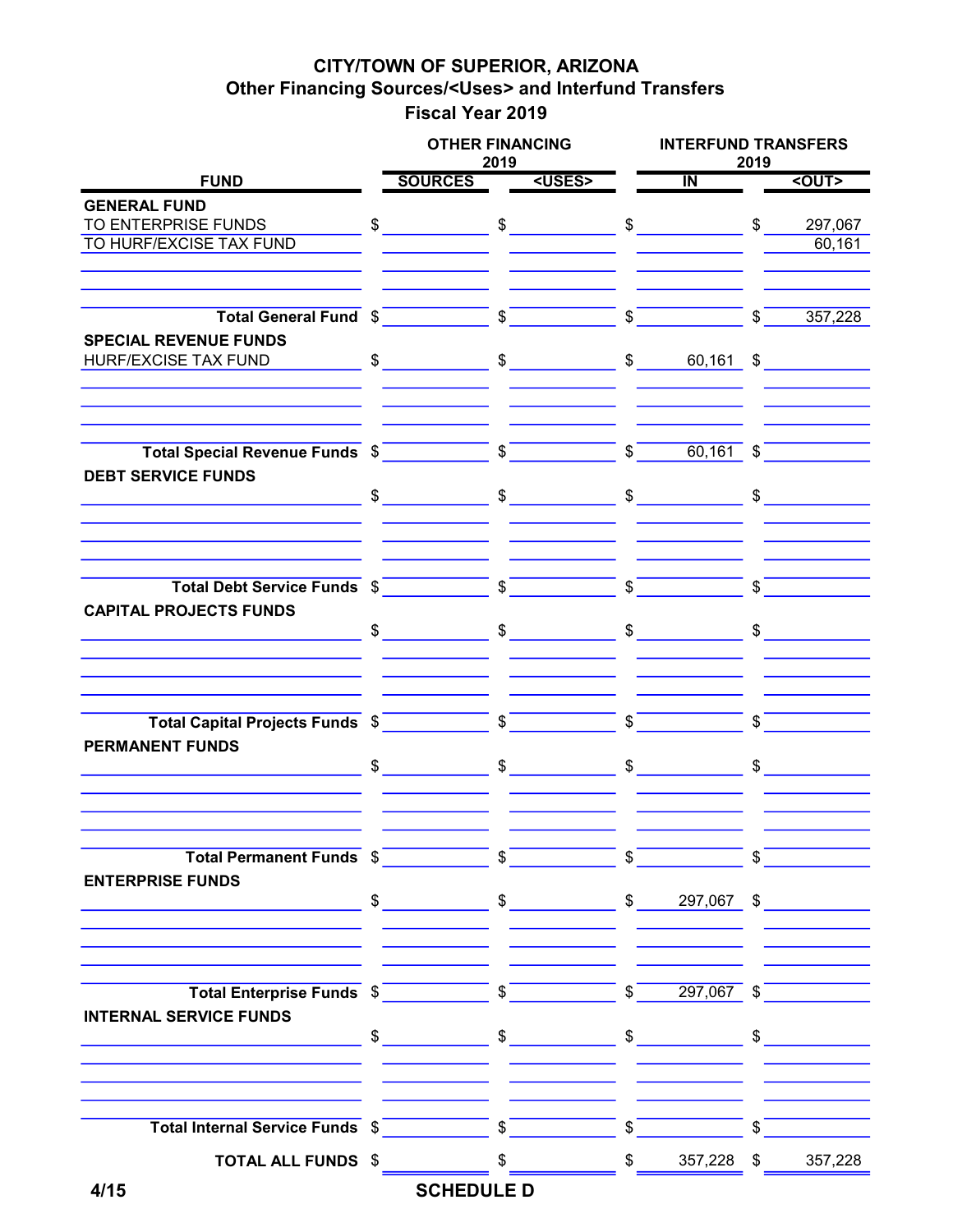#### Expenditures/Expenses by Fund Fiscal Year 2019 CITY/TOWN OF SUPERIOR, ARIZONA

| <b>FUND/DEPARTMENT</b>                 |              | <b>ADOPTED</b><br><b>BUDGETED</b><br><b>EXPENDITURES/</b><br><b>EXPENSES</b><br>2018 |                | <b>EXPENDITURE/</b><br><b>EXPENSE</b><br><b>ADJUSTMENTS</b><br><b>APPROVED</b><br>2018 |              | <b>ACTUAL</b><br><b>EXPENDITURES/</b><br><b>EXPENSES*</b><br>2018                                                                                                                                                                                                                                                   | <b>BUDGETED</b><br><b>EXPENDITURES/</b><br><b>EXPENSES</b><br>2019 |
|----------------------------------------|--------------|--------------------------------------------------------------------------------------|----------------|----------------------------------------------------------------------------------------|--------------|---------------------------------------------------------------------------------------------------------------------------------------------------------------------------------------------------------------------------------------------------------------------------------------------------------------------|--------------------------------------------------------------------|
| <b>GENERAL FUND</b>                    |              |                                                                                      |                |                                                                                        |              |                                                                                                                                                                                                                                                                                                                     |                                                                    |
| <b>TOWN MANAGER</b>                    | \$           |                                                                                      |                | $89,129$ \$                                                                            |              | $$\overbrace{\phantom{aaaaa}}$<br>88,920 \$                                                                                                                                                                                                                                                                         | 102,102                                                            |
| <b>ADMIN/TOWN CLERK</b>                |              | 300,737                                                                              |                |                                                                                        |              | 387.200                                                                                                                                                                                                                                                                                                             | 354,919                                                            |
| MAYOR AND COUNCIL                      |              | 16,450                                                                               |                |                                                                                        |              | 24.422                                                                                                                                                                                                                                                                                                              | 28,000                                                             |
| <b>FINANCE</b>                         |              | 60,365                                                                               |                |                                                                                        |              | 51,475                                                                                                                                                                                                                                                                                                              | 60,365                                                             |
| <b>TOWN ATTORNEY</b>                   |              | 63,000                                                                               |                |                                                                                        |              | 63,003                                                                                                                                                                                                                                                                                                              | 63.000                                                             |
| <b>POLICE</b>                          |              | 795,616                                                                              |                |                                                                                        |              | 910,979                                                                                                                                                                                                                                                                                                             | 794,061                                                            |
| <b>FIRE</b>                            |              | 100,483                                                                              |                |                                                                                        |              | 141,277                                                                                                                                                                                                                                                                                                             | 108,999                                                            |
| <b>MAGISTRATE</b>                      |              | 19,378                                                                               |                |                                                                                        |              | 22,322                                                                                                                                                                                                                                                                                                              | 23,840                                                             |
| <b>PUBLIC WORKS</b>                    |              | 152,900                                                                              |                |                                                                                        |              | 201,538                                                                                                                                                                                                                                                                                                             | 161,208                                                            |
| <b>SC CONGREGATE</b>                   |              | 46,214                                                                               |                |                                                                                        |              | 59,294                                                                                                                                                                                                                                                                                                              | 52,282                                                             |
| <b>SC HOME DELIVERED</b>               |              | 50,071                                                                               |                |                                                                                        |              | 48,624                                                                                                                                                                                                                                                                                                              | 62,115                                                             |
| <b>SC TRANSPORTATION</b>               |              | 16,746                                                                               |                |                                                                                        |              | 14,251                                                                                                                                                                                                                                                                                                              | 15,382                                                             |
| <b>CODE ENFORCEMENT</b>                |              | 38,437                                                                               |                |                                                                                        |              | 10.020                                                                                                                                                                                                                                                                                                              | 49.576                                                             |
| <b>SWIMMING POOL</b>                   |              | 40,506                                                                               |                |                                                                                        |              | 42,778                                                                                                                                                                                                                                                                                                              | 53,234                                                             |
| <b>PARKS AND RECREATION</b><br>LIBRARY |              | 6,500<br>65,701                                                                      |                |                                                                                        |              | 3,511<br>67,097                                                                                                                                                                                                                                                                                                     | 12,500<br>82.234                                                   |
| <b>BUILDING RENTALS</b>                |              | 6,500                                                                                |                |                                                                                        |              | 6,982                                                                                                                                                                                                                                                                                                               | 8,000                                                              |
| <b>SCHOOL PURCHASE</b>                 |              | 4,000                                                                                |                |                                                                                        |              | 4,000                                                                                                                                                                                                                                                                                                               | 4.000                                                              |
| <b>CEMETERY</b>                        |              | 22,263                                                                               |                |                                                                                        |              | 19,134                                                                                                                                                                                                                                                                                                              | 19,847                                                             |
| <b>CONTINGENCY</b>                     |              | 56,679                                                                               |                |                                                                                        |              | 5,320                                                                                                                                                                                                                                                                                                               | 107,559                                                            |
| Total General Fund \$                  |              | 1,951,675 \$                                                                         |                |                                                                                        | $\mathsf{S}$ | 2,172,147 \$                                                                                                                                                                                                                                                                                                        | 2,163,223                                                          |
| <b>SPECIAL REVENUE FUNDS</b>           |              |                                                                                      |                |                                                                                        |              |                                                                                                                                                                                                                                                                                                                     |                                                                    |
|                                        |              |                                                                                      |                |                                                                                        |              |                                                                                                                                                                                                                                                                                                                     |                                                                    |
| <b>HURF</b><br><b>EXCISE</b>           | \$           | 257,330                                                                              | $\mathfrak{S}$ |                                                                                        |              | 244,810 \$                                                                                                                                                                                                                                                                                                          | 406,033<br>177,917                                                 |
| PINAL REGIONAL TRANSP                  |              | 569,958                                                                              |                |                                                                                        |              | 512,413                                                                                                                                                                                                                                                                                                             | 300,000                                                            |
| <b>EMERGENCY SERVICES</b>              |              | 525,000                                                                              |                |                                                                                        |              | 522,000                                                                                                                                                                                                                                                                                                             | 200.000                                                            |
| <b>RCM YOUTH PROGRAM</b>               |              |                                                                                      |                |                                                                                        |              |                                                                                                                                                                                                                                                                                                                     | 7,500                                                              |
| <b>GRANTS</b>                          |              | 2,500,000                                                                            |                |                                                                                        |              | 284,749                                                                                                                                                                                                                                                                                                             | 2,488,440                                                          |
| Total Special Revenue Funds \$         |              | 3,852,288 \$                                                                         |                |                                                                                        | $\mathsf{s}$ | $1,563,972$ \$                                                                                                                                                                                                                                                                                                      | 3,579,890                                                          |
| <b>DEBT SERVICE FUNDS</b>              |              |                                                                                      |                |                                                                                        |              |                                                                                                                                                                                                                                                                                                                     |                                                                    |
|                                        |              | $\frac{1}{2}$                                                                        |                |                                                                                        |              | $\frac{1}{2}$ $\frac{1}{2}$ $\frac{1}{2}$ $\frac{1}{2}$ $\frac{1}{2}$ $\frac{1}{2}$ $\frac{1}{2}$ $\frac{1}{2}$ $\frac{1}{2}$ $\frac{1}{2}$ $\frac{1}{2}$ $\frac{1}{2}$ $\frac{1}{2}$ $\frac{1}{2}$ $\frac{1}{2}$ $\frac{1}{2}$ $\frac{1}{2}$ $\frac{1}{2}$ $\frac{1}{2}$ $\frac{1}{2}$ $\frac{1}{2}$ $\frac{1}{2}$ | $$\overbrace{\hspace{2.5cm}}$                                      |
|                                        |              |                                                                                      |                |                                                                                        |              |                                                                                                                                                                                                                                                                                                                     |                                                                    |
| Total Debt Service Funds \$            |              | <u> Tanzania (h. 1878).</u>                                                          | $\mathsf{s}$   |                                                                                        |              | $\frac{1}{2}$                                                                                                                                                                                                                                                                                                       | \$                                                                 |
| <b>CAPITAL PROJECTS FUNDS</b>          | $\mathbb{S}$ |                                                                                      | \$             |                                                                                        |              | $\frac{1}{2}$                                                                                                                                                                                                                                                                                                       | \$                                                                 |
| Total Capital Projects Funds \$        |              |                                                                                      |                |                                                                                        |              |                                                                                                                                                                                                                                                                                                                     |                                                                    |
| <b>PERMANENT FUNDS</b>                 |              |                                                                                      |                |                                                                                        |              |                                                                                                                                                                                                                                                                                                                     |                                                                    |
|                                        |              | $\sim$                                                                               |                | $\frac{1}{\sqrt{2}}$                                                                   |              | $\frac{1}{\sqrt{2}}$                                                                                                                                                                                                                                                                                                | $\frac{1}{2}$                                                      |
| Total Permanent Funds \$               |              |                                                                                      | $\frac{1}{2}$  |                                                                                        | $\mathbb{S}$ |                                                                                                                                                                                                                                                                                                                     |                                                                    |
| <b>ENTERPRISE FUNDS</b>                |              |                                                                                      |                |                                                                                        |              |                                                                                                                                                                                                                                                                                                                     |                                                                    |
|                                        |              |                                                                                      |                |                                                                                        |              |                                                                                                                                                                                                                                                                                                                     |                                                                    |
|                                        |              | $S_{-}$                                                                              |                | $459,866$ \$                                                                           |              | $\frac{1}{2}$                                                                                                                                                                                                                                                                                                       | 327,706 \$<br>502,924                                              |
| <b>REFUSE</b><br><b>AMBULANCE</b>      |              | 110,000                                                                              |                |                                                                                        |              | 141,014                                                                                                                                                                                                                                                                                                             | 111,696                                                            |
| Total Enterprise Funds \$              |              | 394,400<br>$964,266$ \$                                                              |                |                                                                                        | \$           | 378,285<br>847,005 \$                                                                                                                                                                                                                                                                                               | 423,159                                                            |
|                                        |              |                                                                                      |                |                                                                                        |              |                                                                                                                                                                                                                                                                                                                     | 1,037,779                                                          |
| <b>INTERNAL SERVICE FUNDS</b>          |              |                                                                                      |                |                                                                                        |              |                                                                                                                                                                                                                                                                                                                     |                                                                    |
|                                        |              | $\frac{1}{2}$                                                                        |                | $\sim$                                                                                 |              | $\frac{1}{2}$                                                                                                                                                                                                                                                                                                       | $\mathbb{S}$                                                       |
| Total Internal Service Funds \$        |              |                                                                                      |                |                                                                                        |              |                                                                                                                                                                                                                                                                                                                     |                                                                    |
| <b>TOTAL ALL FUNDS \$</b>              |              | 6,768,229 \$                                                                         |                |                                                                                        | \$           | 4,583,124                                                                                                                                                                                                                                                                                                           | \$<br>6,780,892                                                    |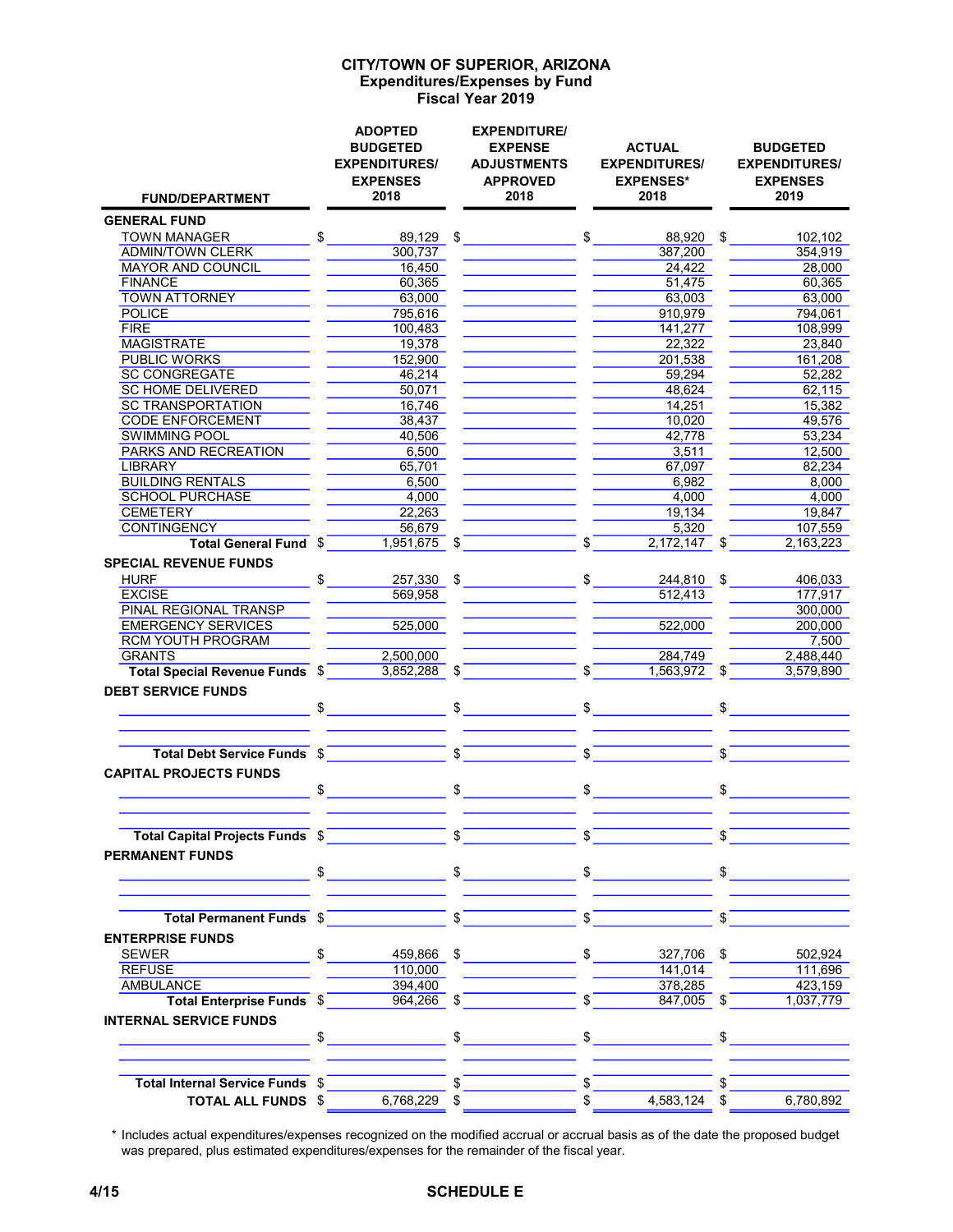### Expenditures/Expenses by Department Fiscal Year 2019 CITY/TOWN OF SUPERIOR, ARIZONA

| <b>DEPARTMENT/FUND</b> | <b>ADOPTED</b><br><b>BUDGETED</b><br><b>EXPENDITURES/</b><br><b>EXPENSES</b><br>2018               |              | <b>EXPENDITURE/</b><br><b>EXPENSE</b><br><b>ADJUSTMENTS</b><br><b>APPROVED</b><br>2018 |                   | <b>ACTUAL</b><br><b>EXPENDITURES/</b><br><b>EXPENSES*</b><br>2018                                                                                                                                                                                                                                                                                   |               | <b>BUDGETED</b><br><b>EXPENDITURES/</b><br><b>EXPENSES</b><br>2019 |
|------------------------|----------------------------------------------------------------------------------------------------|--------------|----------------------------------------------------------------------------------------|-------------------|-----------------------------------------------------------------------------------------------------------------------------------------------------------------------------------------------------------------------------------------------------------------------------------------------------------------------------------------------------|---------------|--------------------------------------------------------------------|
| City Clerk:            |                                                                                                    |              |                                                                                        |                   |                                                                                                                                                                                                                                                                                                                                                     |               |                                                                    |
| <b>General Fund</b>    | $\$\$                                                                                              |              | $\mathfrak{S}$                                                                         |                   | $\begin{picture}(20,10) \put(0,0){\line(1,0){10}} \put(15,0){\line(1,0){10}} \put(15,0){\line(1,0){10}} \put(15,0){\line(1,0){10}} \put(15,0){\line(1,0){10}} \put(15,0){\line(1,0){10}} \put(15,0){\line(1,0){10}} \put(15,0){\line(1,0){10}} \put(15,0){\line(1,0){10}} \put(15,0){\line(1,0){10}} \put(15,0){\line(1,0){10}} \put(15,0){\line(1$ |               | $\frac{1}{2}$                                                      |
| List other funds       |                                                                                                    |              |                                                                                        |                   |                                                                                                                                                                                                                                                                                                                                                     |               |                                                                    |
|                        |                                                                                                    |              |                                                                                        |                   |                                                                                                                                                                                                                                                                                                                                                     |               |                                                                    |
|                        |                                                                                                    |              |                                                                                        |                   |                                                                                                                                                                                                                                                                                                                                                     |               |                                                                    |
|                        |                                                                                                    |              |                                                                                        |                   |                                                                                                                                                                                                                                                                                                                                                     |               |                                                                    |
|                        |                                                                                                    |              |                                                                                        |                   |                                                                                                                                                                                                                                                                                                                                                     |               |                                                                    |
|                        |                                                                                                    |              |                                                                                        |                   |                                                                                                                                                                                                                                                                                                                                                     |               |                                                                    |
|                        |                                                                                                    |              |                                                                                        |                   |                                                                                                                                                                                                                                                                                                                                                     |               |                                                                    |
|                        |                                                                                                    |              |                                                                                        |                   |                                                                                                                                                                                                                                                                                                                                                     |               |                                                                    |
|                        |                                                                                                    |              |                                                                                        |                   |                                                                                                                                                                                                                                                                                                                                                     |               |                                                                    |
|                        |                                                                                                    |              |                                                                                        |                   |                                                                                                                                                                                                                                                                                                                                                     |               |                                                                    |
| Department Total \$    |                                                                                                    | $\sqrt[6]{}$ |                                                                                        | $\sqrt{s}$        |                                                                                                                                                                                                                                                                                                                                                     | $\sqrt{s}$    |                                                                    |
|                        |                                                                                                    |              |                                                                                        |                   |                                                                                                                                                                                                                                                                                                                                                     |               |                                                                    |
| List Department:       |                                                                                                    |              |                                                                                        |                   |                                                                                                                                                                                                                                                                                                                                                     |               |                                                                    |
|                        |                                                                                                    |              |                                                                                        |                   |                                                                                                                                                                                                                                                                                                                                                     |               |                                                                    |
| <b>General Fund</b>    | $\frac{1}{2}$ \$ $\frac{1}{2}$ \$ $\frac{1}{2}$ \$ $\frac{1}{2}$ \$ $\frac{1}{2}$ \$ $\frac{1}{2}$ |              |                                                                                        |                   |                                                                                                                                                                                                                                                                                                                                                     |               |                                                                    |
| List other funds       |                                                                                                    |              |                                                                                        |                   |                                                                                                                                                                                                                                                                                                                                                     |               |                                                                    |
|                        |                                                                                                    |              |                                                                                        |                   |                                                                                                                                                                                                                                                                                                                                                     |               |                                                                    |
|                        |                                                                                                    |              |                                                                                        |                   |                                                                                                                                                                                                                                                                                                                                                     |               |                                                                    |
|                        |                                                                                                    |              |                                                                                        |                   |                                                                                                                                                                                                                                                                                                                                                     |               |                                                                    |
|                        |                                                                                                    |              |                                                                                        |                   |                                                                                                                                                                                                                                                                                                                                                     |               |                                                                    |
|                        |                                                                                                    |              |                                                                                        |                   |                                                                                                                                                                                                                                                                                                                                                     |               |                                                                    |
|                        |                                                                                                    |              |                                                                                        |                   |                                                                                                                                                                                                                                                                                                                                                     |               |                                                                    |
|                        |                                                                                                    |              |                                                                                        |                   |                                                                                                                                                                                                                                                                                                                                                     |               |                                                                    |
|                        |                                                                                                    |              |                                                                                        |                   |                                                                                                                                                                                                                                                                                                                                                     |               |                                                                    |
|                        |                                                                                                    |              |                                                                                        |                   |                                                                                                                                                                                                                                                                                                                                                     |               |                                                                    |
|                        |                                                                                                    |              |                                                                                        |                   |                                                                                                                                                                                                                                                                                                                                                     |               |                                                                    |
| Department Total \$    |                                                                                                    |              |                                                                                        | $\boldsymbol{\$}$ |                                                                                                                                                                                                                                                                                                                                                     | $\frac{1}{2}$ |                                                                    |
| List Department:       |                                                                                                    |              |                                                                                        |                   |                                                                                                                                                                                                                                                                                                                                                     |               |                                                                    |
| <b>General Fund</b>    | \$                                                                                                 | \$           |                                                                                        | \$                |                                                                                                                                                                                                                                                                                                                                                     | \$            |                                                                    |
| List other funds       |                                                                                                    |              |                                                                                        |                   |                                                                                                                                                                                                                                                                                                                                                     |               |                                                                    |
|                        |                                                                                                    |              |                                                                                        |                   |                                                                                                                                                                                                                                                                                                                                                     |               |                                                                    |
|                        |                                                                                                    |              |                                                                                        |                   |                                                                                                                                                                                                                                                                                                                                                     |               |                                                                    |
|                        |                                                                                                    |              |                                                                                        |                   |                                                                                                                                                                                                                                                                                                                                                     |               |                                                                    |
|                        |                                                                                                    |              |                                                                                        |                   |                                                                                                                                                                                                                                                                                                                                                     |               |                                                                    |
|                        |                                                                                                    |              |                                                                                        |                   |                                                                                                                                                                                                                                                                                                                                                     |               |                                                                    |
|                        |                                                                                                    |              |                                                                                        |                   |                                                                                                                                                                                                                                                                                                                                                     |               |                                                                    |
|                        |                                                                                                    |              |                                                                                        |                   |                                                                                                                                                                                                                                                                                                                                                     |               |                                                                    |
|                        |                                                                                                    |              |                                                                                        |                   |                                                                                                                                                                                                                                                                                                                                                     |               |                                                                    |
|                        |                                                                                                    |              |                                                                                        |                   |                                                                                                                                                                                                                                                                                                                                                     |               |                                                                    |
|                        |                                                                                                    |              |                                                                                        |                   |                                                                                                                                                                                                                                                                                                                                                     |               |                                                                    |
| Department Total \$    |                                                                                                    | \$           |                                                                                        | \$                |                                                                                                                                                                                                                                                                                                                                                     | \$            |                                                                    |

\* Includes actual expenditures/expenses recognized on the modified accrual or accrual basis as of the date the proposed budget was prepared, plus estimated expenditures/expenses for the remainder of the fiscal year.

### 4/15 SCHEDULE F